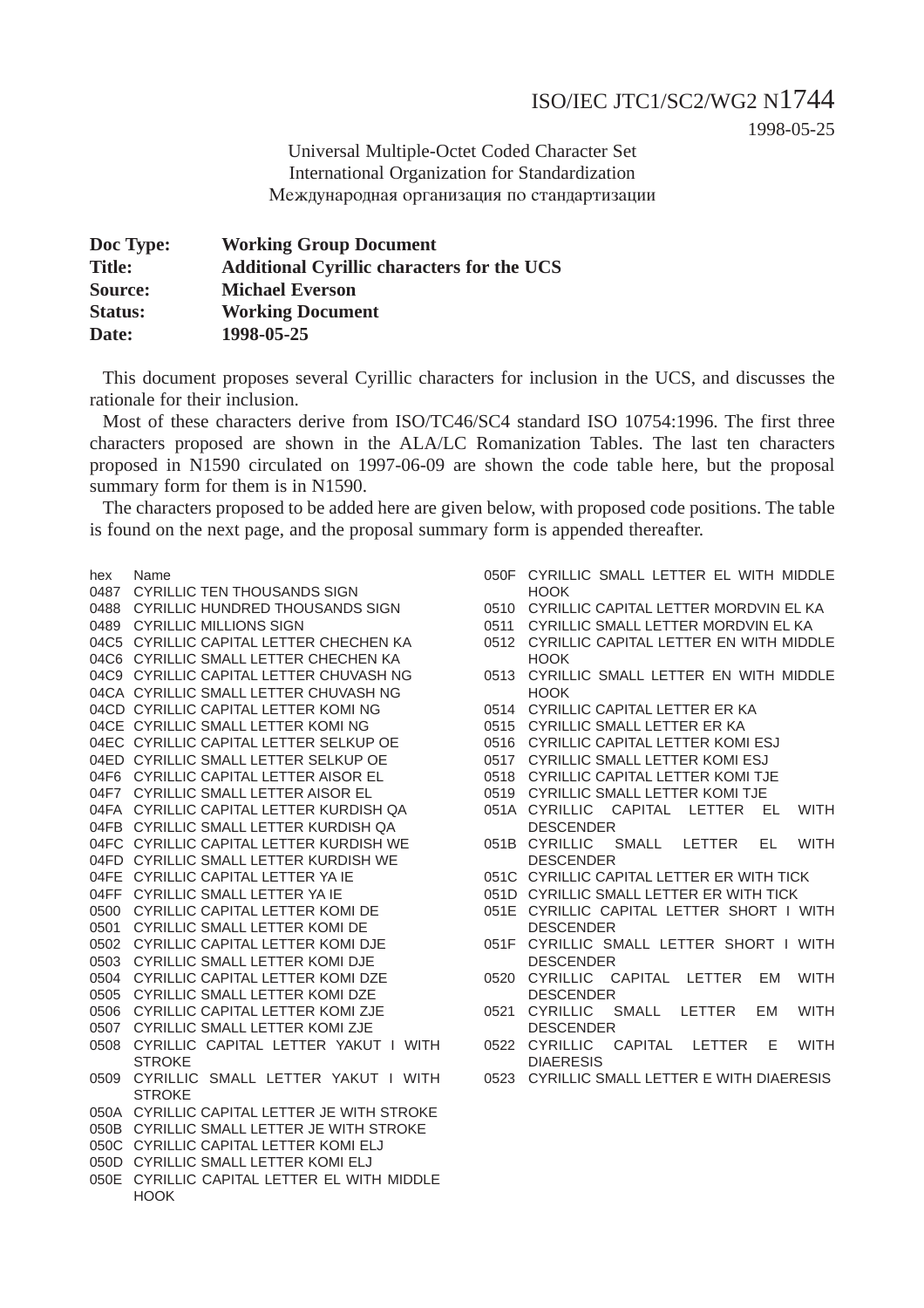|                           | 048                            | 049                                                                                                | 04A                        | 04B           | 04C                  | 04D                  | 04E                      | 04F                                                                                                                                                                                                                                                                                                                                                                                                                                                | 050                     | 051                     | 052              |
|---------------------------|--------------------------------|----------------------------------------------------------------------------------------------------|----------------------------|---------------|----------------------|----------------------|--------------------------|----------------------------------------------------------------------------------------------------------------------------------------------------------------------------------------------------------------------------------------------------------------------------------------------------------------------------------------------------------------------------------------------------------------------------------------------------|-------------------------|-------------------------|------------------|
| $\pmb{0}$                 | $\subset$                      |                                                                                                    | K                          | ¥             | I                    | Ă                    | 3                        | ÿ                                                                                                                                                                                                                                                                                                                                                                                                                                                  | d                       | JK                      | M                |
| $\mathbf 1$               | $\subset$                      | Г                                                                                                  | К                          | ¥             | Ӂ                    | $\breve{\mathrm{d}}$ | 3                        | y                                                                                                                                                                                                                                                                                                                                                                                                                                                  | d                       | JK                      | M                |
| $\sqrt{2}$                | $\overline{\mathsf{X}}$        | F                                                                                                  | Ң                          | $\times$      | $\breve{\mathsf{K}}$ | $\ddot{A}$           | $\bar{M}$                | ý                                                                                                                                                                                                                                                                                                                                                                                                                                                  | <u>ර</u>                | H <sub>0</sub>          | $\ddot{\ominus}$ |
| $\mathsf 3$               | $\overline{\circ}$             | F                                                                                                  | ң                          | $X_{1}$       | $\sqrt{}$            | ä                    | $\overline{M}$           | ý                                                                                                                                                                                                                                                                                                                                                                                                                                                  | $\mathrm{d}$            | H <sub>0</sub>          | $\ddot{\ominus}$ |
| $\overline{\mathbf{4}}$   | $\hat{\circ}$                  | $\sqrt{2}$                                                                                         | $\mathsf H$                | Ҵ             | $\overline{5}$       | Æ                    | $\overline{\mathcal{M}}$ | ÿ                                                                                                                                                                                                                                                                                                                                                                                                                                                  | Z                       | R                       |                  |
| 5                         | $\hat{\circ}$                  | $\overline{5}$                                                                                     | Н                          | Ҵ             | K                    | æ                    | Ӥ                        | $\ddot{q}$                                                                                                                                                                                                                                                                                                                                                                                                                                         | R                       | px                      |                  |
| $\,6$                     | $\hat{\circ}$                  | Ж                                                                                                  | $\mathbb{I}_{\mathcal{D}}$ | Ҷ             | ƙ                    | Ĕ                    | $\ddot{\mathrm{O}}$      |                                                                                                                                                                                                                                                                                                                                                                                                                                                    | <u>ل</u> ح              | $\mathsf{C}$            |                  |
| $\boldsymbol{7}$          | $\odot$                        | Ж                                                                                                  | $\mathsf{D}$               | Ч             | Ӈ                    | $\breve{\ominus}$    | $\ddot{\circ}$           | l                                                                                                                                                                                                                                                                                                                                                                                                                                                  | لح                      | $\mathsf{G}% _{\alpha}$ |                  |
| $\, 8$                    | $\frac{2}{3}$                  | Ş                                                                                                  | $\overline{\mathbb{Q}}$    | Ҹ             | H                    | $\ominus$            | $\Theta$                 | $\Box$                                                                                                                                                                                                                                                                                                                                                                                                                                             | Ī                       | $\overline{U}$          |                  |
| $\boldsymbol{9}$          | ې <sup>بې</sup> بې<br>د نونونو | $\mathcal{S}$                                                                                      | $\overline{\mathbb{Q}}$    | $\mathcal{H}$ | $\mathsf{H}$         | $\ominus$            | $\Theta$                 | $\ddot{5}$                                                                                                                                                                                                                                                                                                                                                                                                                                         | i                       | $\overline{U}$          |                  |
| $\boldsymbol{\mathsf{A}}$ |                                | $\mathsf{K}% _{0}^{\ast }=\mathsf{K}_{\mathrm{N}_{0}}^{\ast }=\mathsf{K}_{\mathrm{N}_{0}}^{\ast }$ | Ç                          | h             | H                    | $\ddot{\Theta}$      | $\ddot{\Theta}$          | $\mathsf{Q}$                                                                                                                                                                                                                                                                                                                                                                                                                                       | J                       |                         |                  |
| $\sf B$                   |                                | $K_{\!\scriptscriptstyle\! L}$                                                                     | Ç                          | $\bigcap$     | Ӌ                    | $\ddot{\ominus}$     | $\ddot{\Theta}$          | $\overline{q}$                                                                                                                                                                                                                                                                                                                                                                                                                                     | $\overline{\mathbf{f}}$ | Л                       |                  |
| $\mathsf C$               |                                | $\boldsymbol{\mathsf{K}}$                                                                          | $\downarrow$               | $\bigoplus$   | Ļ                    | $\ddot{\aleph}$      | $\mathbbm{E}$            | W                                                                                                                                                                                                                                                                                                                                                                                                                                                  | $\int\int_{\mathbb U}$  | $\mathsf P$             |                  |
| $\mathsf D$               |                                | K                                                                                                  |                            | $\Theta$      | $H_{0}$              | .<br>Ж               | œ                        | $\mathsf{W}% _{T}=\mathsf{W}_{T}\!\left( a,b\right) ,\ \mathsf{W}_{T}=\mathsf{W}_{T} \!\left( a,b\right) ,\ \mathsf{W}_{T}=\mathsf{W}_{T} \!\left( a,b\right) ,\ \mathsf{W}_{T}=\mathsf{W}_{T} \!\left( a,b\right) ,\ \mathsf{W}_{T}=\mathsf{W}_{T} \!\left( a,b\right) ,\ \mathsf{W}_{T}=\mathsf{W}_{T} \!\left( a,b\right) ,\ \mathsf{W}_{T}=\mathsf{W}_{T} \!\left( a,b\right) ,\ \mathsf{W}_{T}=\mathsf{W}_{T} \!\left( a,b\right) ,\ \mathsf$ | 几                       | $\beta$                 |                  |
| $\mathsf E$               |                                | ${\sf K}$                                                                                          | Y                          | Ĝ             | $H_{\text{U}}$       | $\ddot{3}$           | $\overline{y}$           | $\mathcal{R}$                                                                                                                                                                                                                                                                                                                                                                                                                                      | J <sub>b</sub>          | Й                       |                  |
| $\mathsf F$               |                                | k                                                                                                  | Y                          | Ĝ             |                      | $\ddot{3}$           | $\overline{y}$           | $\mathcal{R}$                                                                                                                                                                                                                                                                                                                                                                                                                                      | Лŋ                      | Й                       |                  |

### TABLE xxx - Rows 04-05: CYRILLIC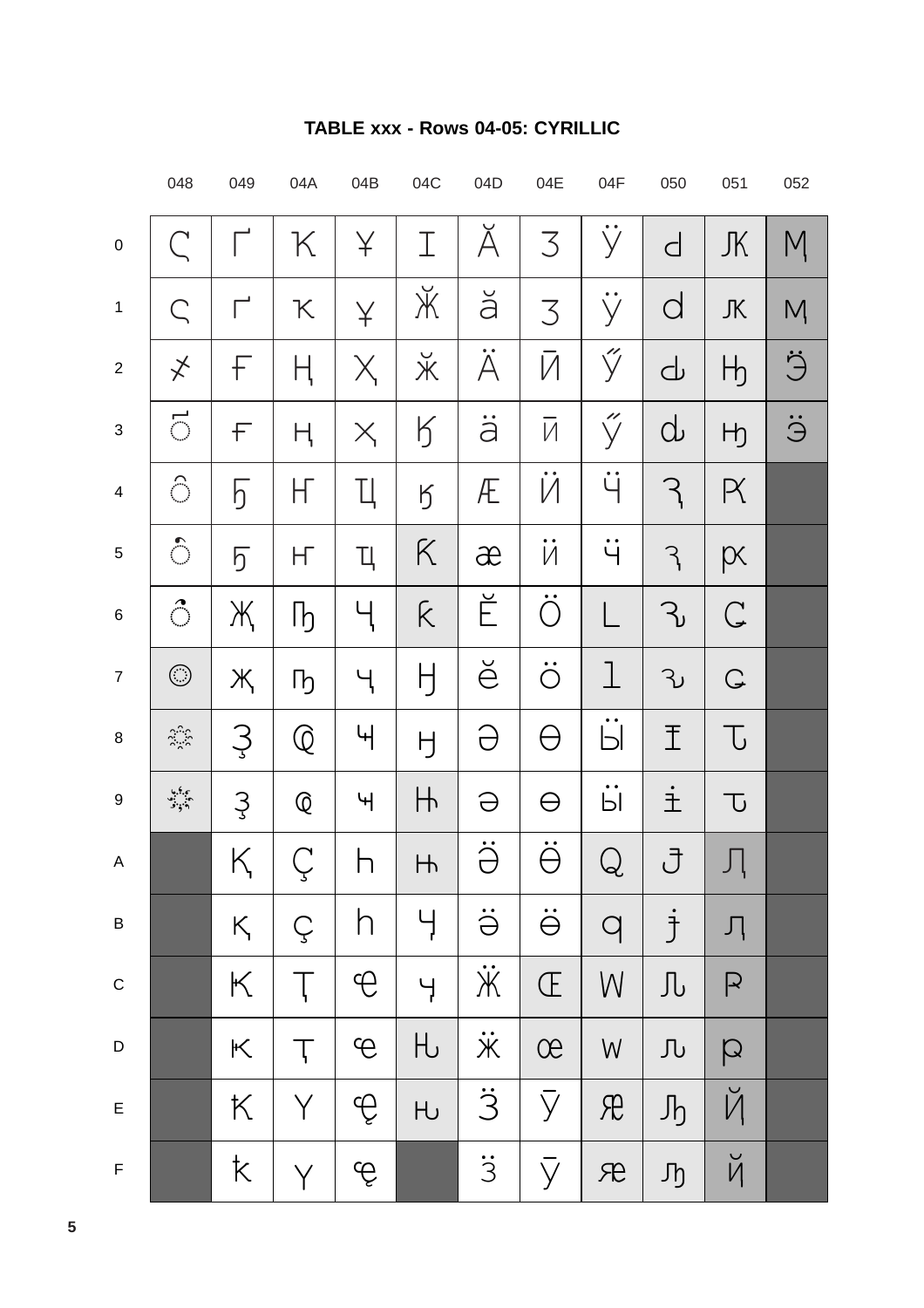# **A. Administrative**

**1. Title** Additional Cyrillic characters for the UCS **2. Requester's name** Michael Everson, EGT (WG2 member for Ireland) **3. Requester type** Expert contribution **4. Submission date** 1998-05-25 **5. Requester's reference 6a. Completion** This is a complete proposal. **6b. More information to be provided?** No

### **B. Technical -- General**

**1a. New script? Name?** No. **1b. Addition of characters to existing block? Name?** Yes. Cyrillic **2. Number of characters** 52 $(42 + 10)$ **3. Proposed category** Category A **4. Proposed level of implementation and rationale** Level 1 noncombining characters. **5a. Character names included in proposal?** Yes **5b. Character names in accordance with guidelines?** Yes **5c. Character shapes reviewable?** Yes **6a. Who will provide computerized font?** Michael Everson, Everson Gunn Teoranta **6b. Font currently available?** Yes **6c. Font format?** TrueType **7a. Are references (to other character sets, dictionaries, descriptive texts, etc.) provided?** Yes. See ISO 10754:1996, and the ALA/LC Romanization Tables. **7b. Are published examples (such as samples from newspapers, magazines, or other sources) of use of proposed characters attached?** Hardcopy is provided for WG2 distribution. See http://www.indigo.ie/egt/standards/iso10646/pdf/iso-10754.pdf **8. Does the proposal address other aspects of character data processing?** No.

## **C. Technical -- Justification**

**1. Contact with the user community?**